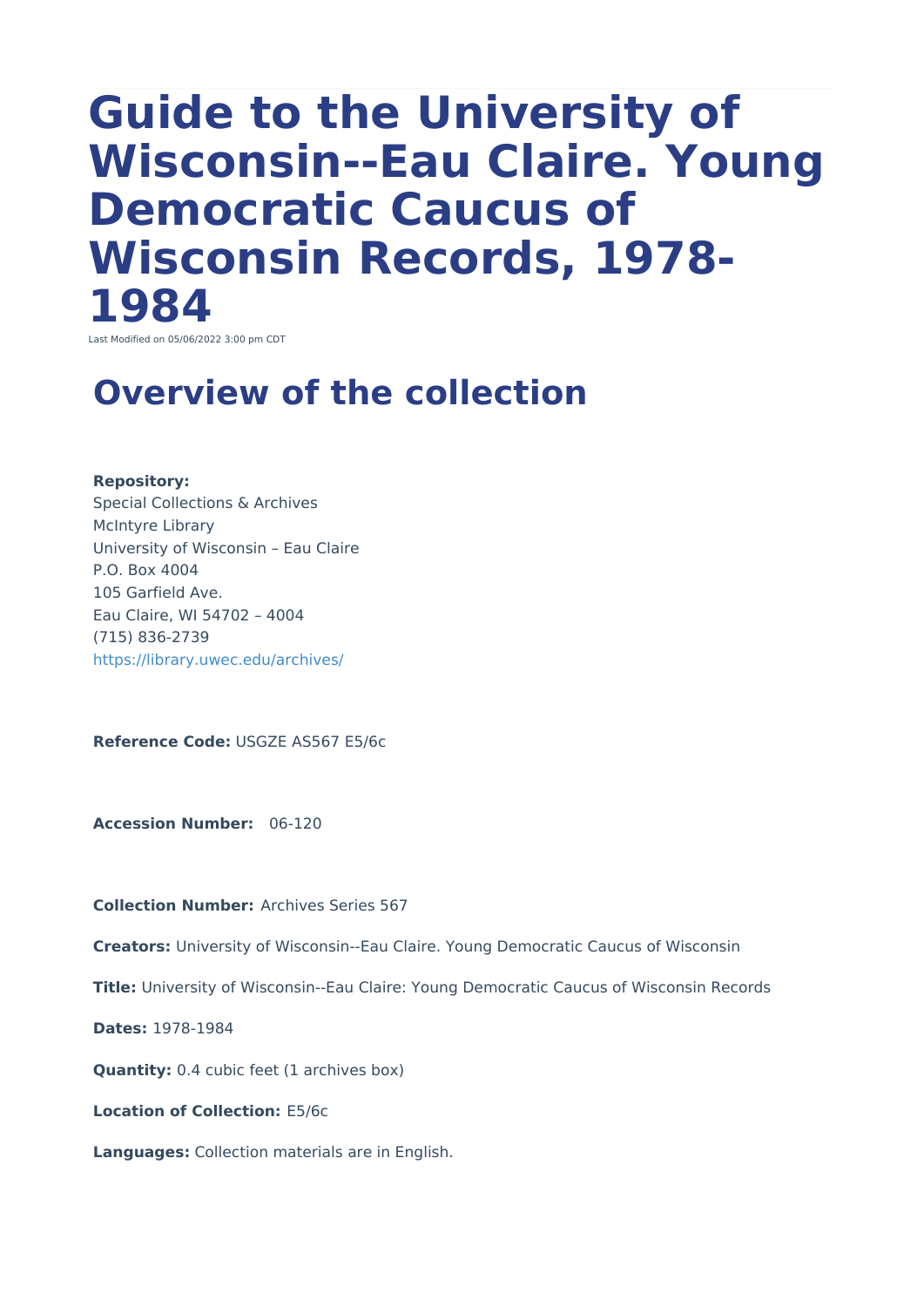**Summary:** Officers' records and subject files from a student political organization.

### **Historical Note**

The Young Democratic Caucus of Wisconsin at the University of Wisconsin--Eau Claire was founded as a student organization in 1978. According to the organization's first constitution, it was founded "to create an active interest and awareness in the government so as to help and assist it in its function; to foster new ideas to benefit the people of the nation; to make public interest and awareness in the government grow; and … provide justice and promote the ideas that have always been the basis of the Democratic Party." The organization was also known as the Young Democrats and maintained ties to the Democratic Parties of Wisconsin and Eau Claire County.

# **Content Description**

The collection consists of the Young Democrats' President's papers (1983-4), the Vice Chairperson's papers (1980-1984), the Treasurer's papers (1982-1983), subject files, and miscellaneous records.

### **Administrative Information**

### **Acquisition Information:**

Transferred to the University Archives by Allen Patek on behalf of the Young Democratic Caucus of Wisconsin, University of Wisconsin--Eau Claire in August 1984.

**Access Restrictions:** Collection is open to the public.

**Use Restrictions:** Researchers are responsible for using in accordance with 17 U.S.C. Copyright owned by the University of Wisconsin – Eau Claire.

**Preferred Citation:** University of Wisconsin--Eau Claire. Young Democratic Caucus of Wisconsin Records, 1978-1984. AS 567. Special Collections & Archives. McIntyre Library. University of Wisconsin – Eau Claire. Eau Claire, WI.

**Processing Note:** Processed by Colleen McFarland in May 2006.